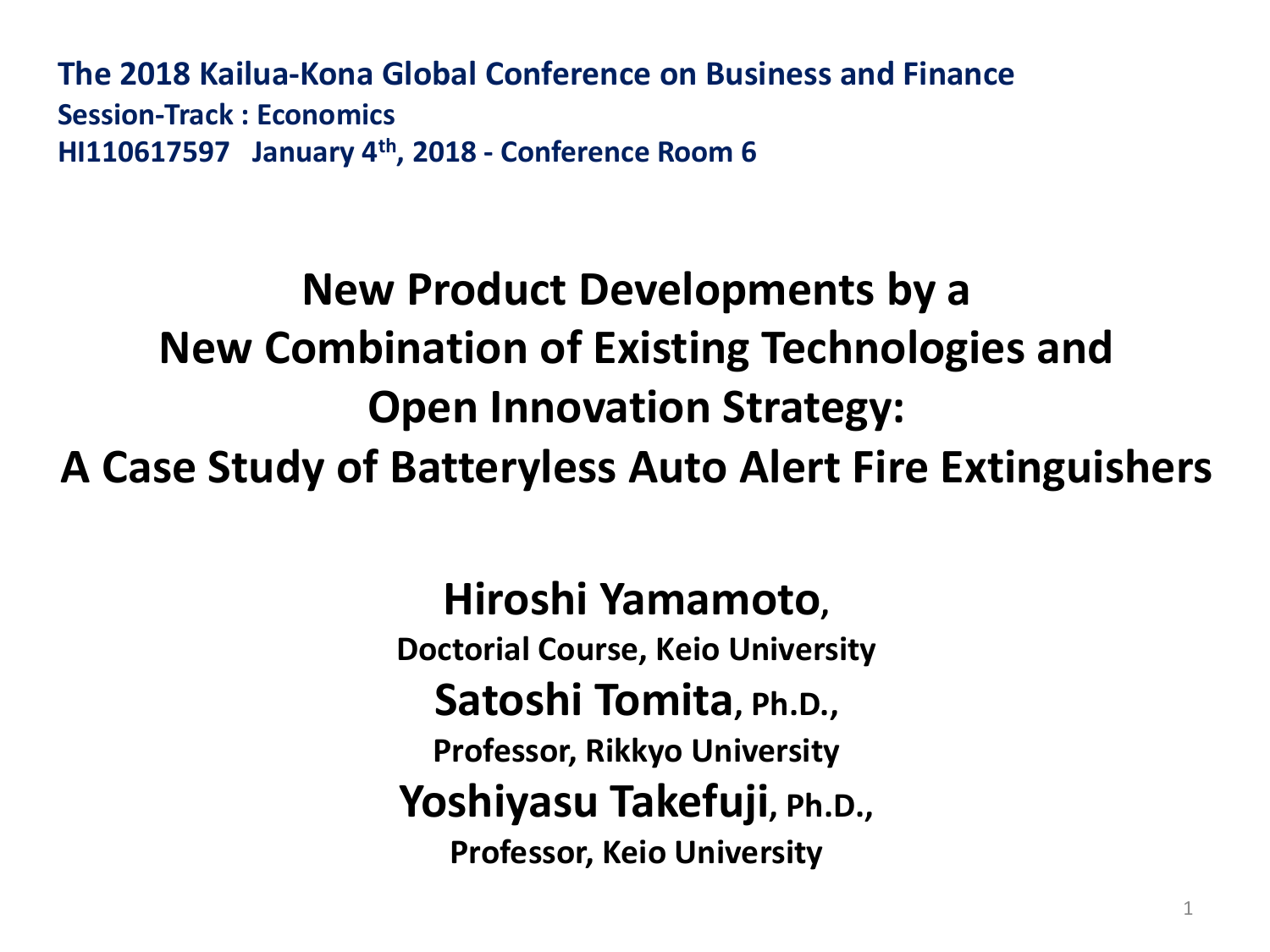### **Today's Contents**

- Recently R&D activities in the manufacturing and IT industries are growing more mature and competitive.
- We propose a useful and practical strategy for new innovative product developments with low cost and rapid prototyping
- A real successful case study by combining the existing technologies according to the concepts of "New Combination" and "Open Innovation"
- The world's first prototype system of batteryless smart fire extinguisher
- The product is composed of several existing technologies, parts, modules, and products, including open source software and open source hardware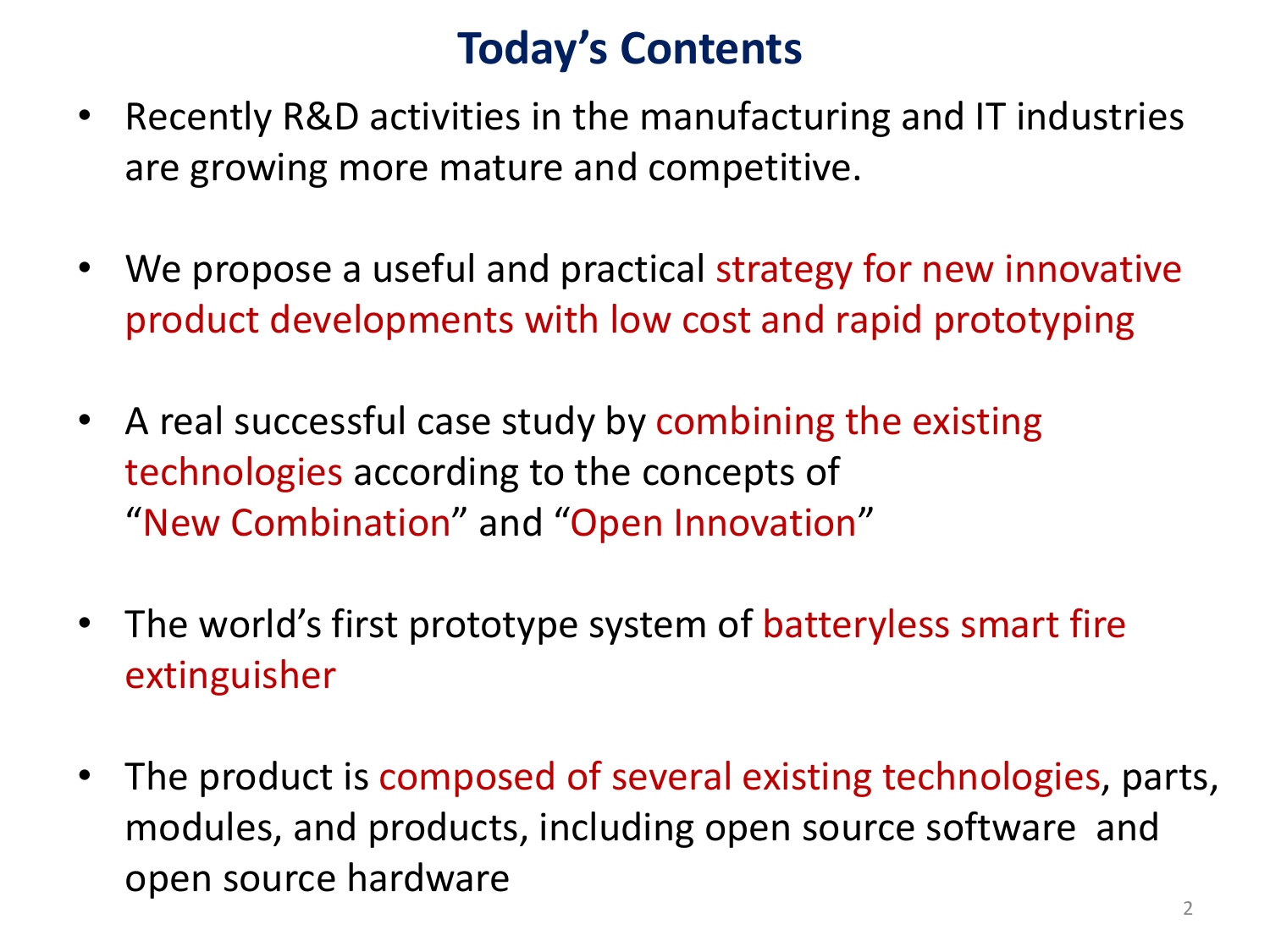#### **Literature Review**

- New knowledge is created by "New Combinations" of already existing knowledge (Schumpeter, 1912)
- The strategy of "Open Innovation" is so useful and significant for new product developments in these days (Chesbrough, 2003)
- Takefuji and Shoji (2017) explained the function, usage, and history of "Open Source Hardware".
- During a power outage or with dead batteries, in the existing fire extinguishers systems, this expected functionality cannot be achieved *Chubb Fire & Security Proprietary Ltd, 2015*.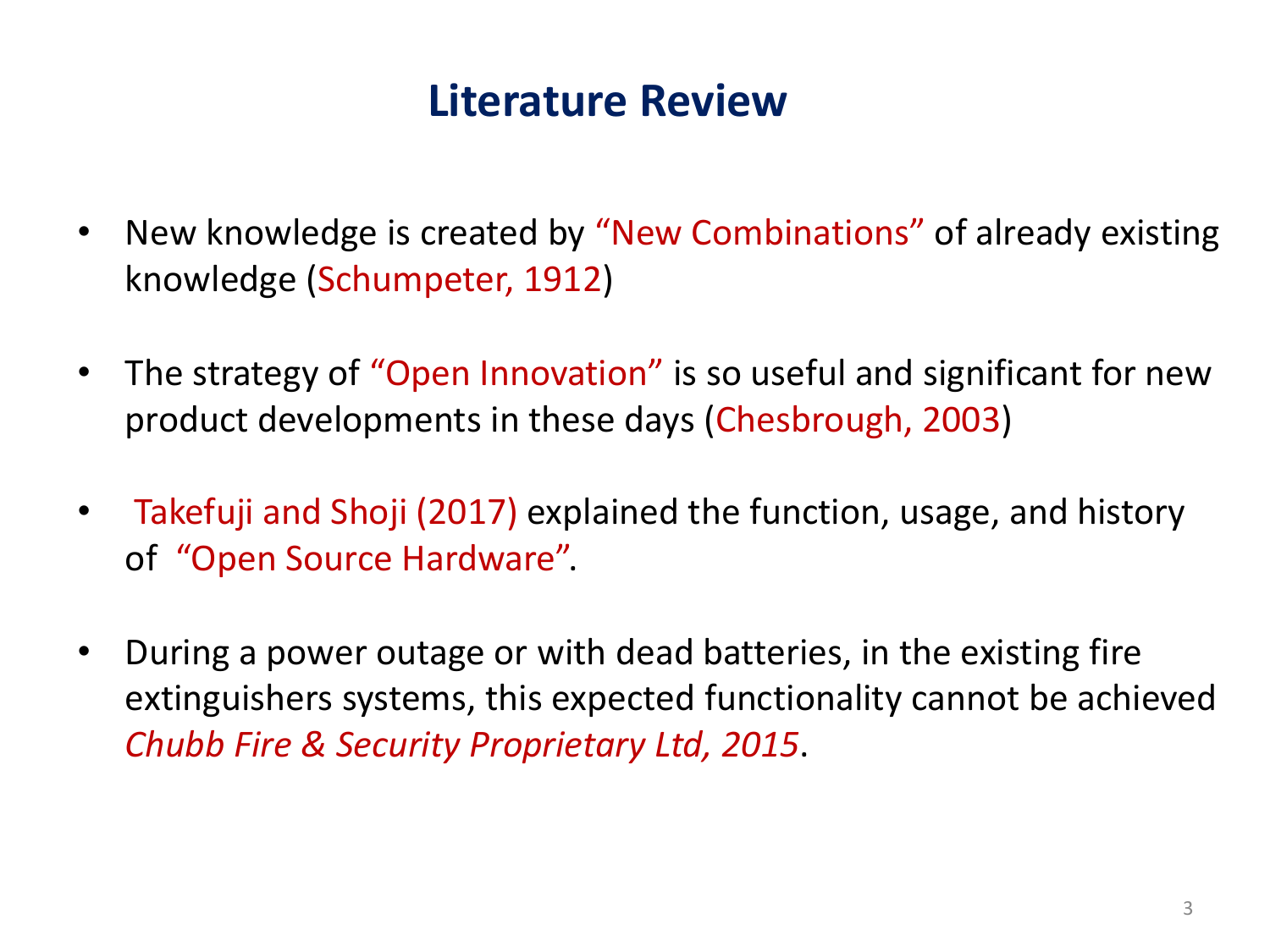## **What is the background of the product development?**

In case of fires, we must not only inform the location to the fire department, but also extinguish the fire as soon as possible.

In existing systems,

- Requires electric power or batteries for messaging the fire department
- Cannot function during a power outage or if the battery is dead
- Battery maintenance is a cumbersome task

The proposed system :

- A battery-less fire extinguisher with automated alert capability
- Created an innovative prototype using the existing technologies

Based on the following technologies:

- 1. Energy harvesting power generation technology for achieving batteryless system
- 2. Low Power Wide Area Networking (LPWAN) technology for low power consumption and long distance networking
- 3. Cloud networking technology for the automated alert capability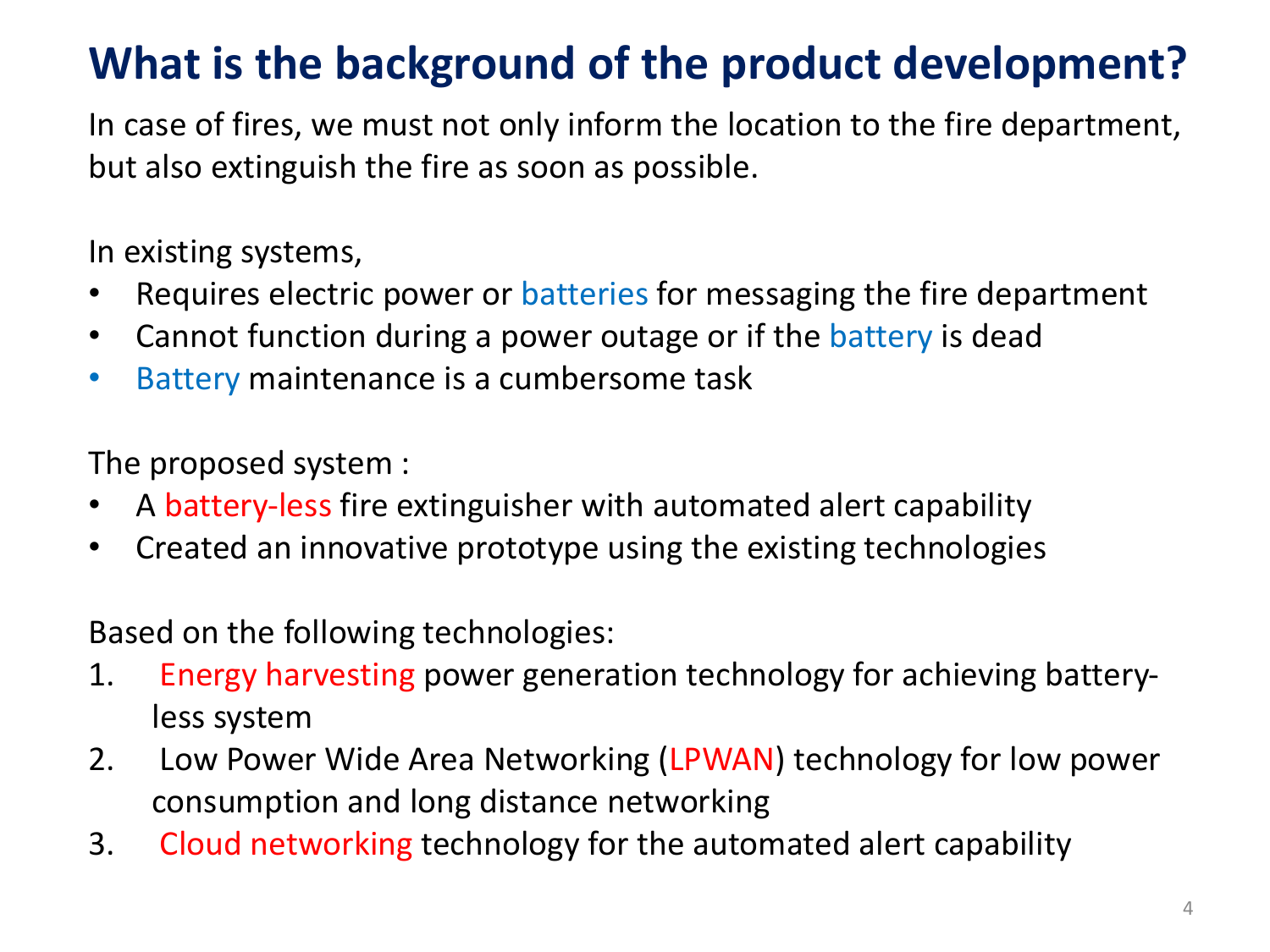## **Graphical Abstract of the Experiment** and the Implemented System

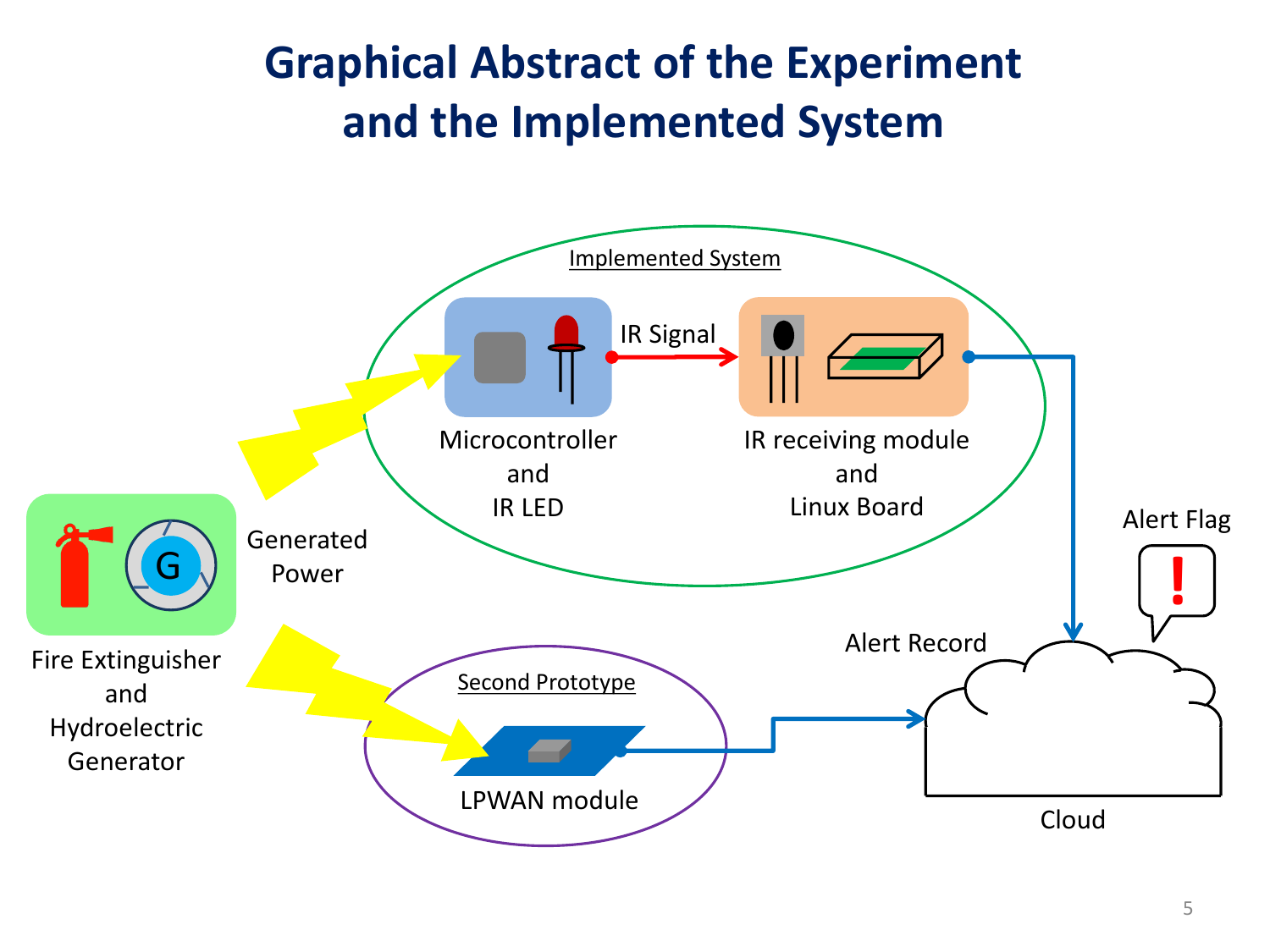## **Batteryless Auto Alert Fire Extinguishers**



**a** *Hydroelectric Generator*

**b** Infrared Transmitter composed of microcontroller and infrared LED

**c** *Linux Computer Board (Raspberry Pi 2B) and IR Receiving module*

**d** Fire Extinguisher *(Morita ST10A)*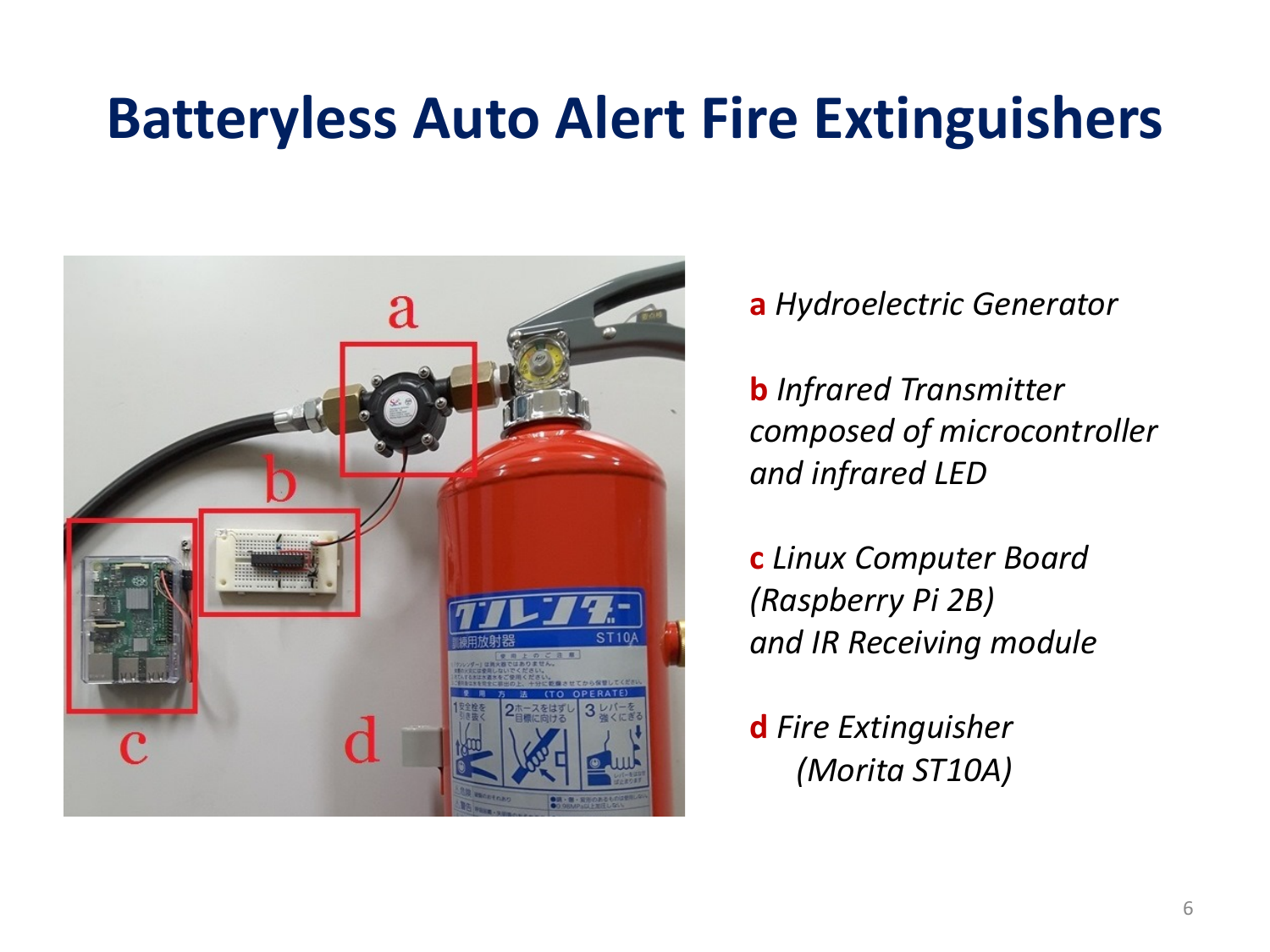#### **Circuit diagram of the system**



#### **Block diagram of the system**

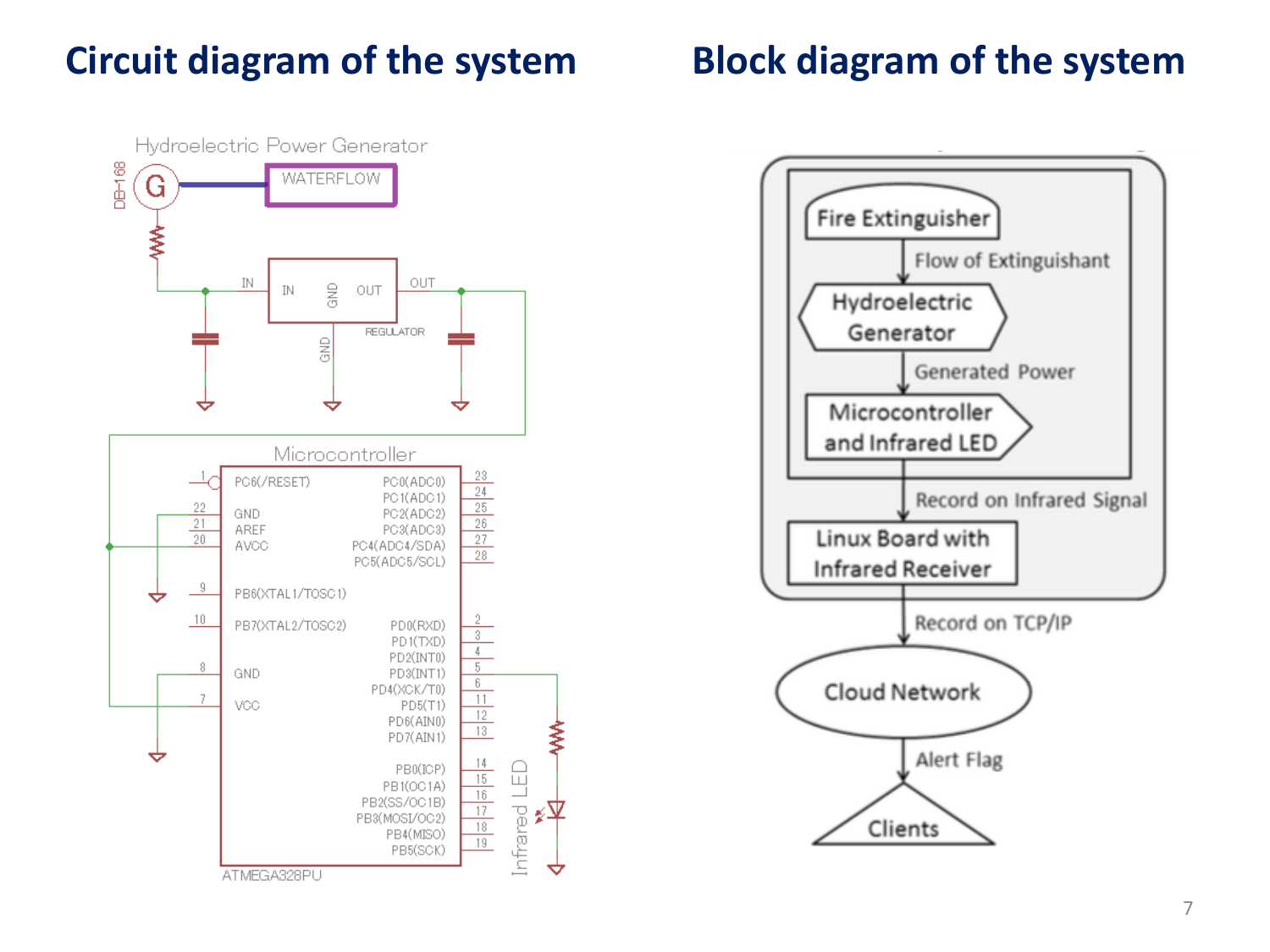## **The Result of this Product Development?**

- The new system was built using off-the-shelf hardware parts and open source software modules
- Now that batteryless has been achieved,
	- fire extinguishers can be freely installed at any location, and problems with dead batteries are irrelevant
	- no maintenance is required
	- even in severe environmental circumstances or a power outage
- It was necessary to flag the alarm in the cloud network with power generator within this limited time (10 seconds)

The problem of fire alert with no electric power infrastructure was solved by this experiment.

This is an important contribution to world firefighting.  $\overline{\phantom{a}}_{8}$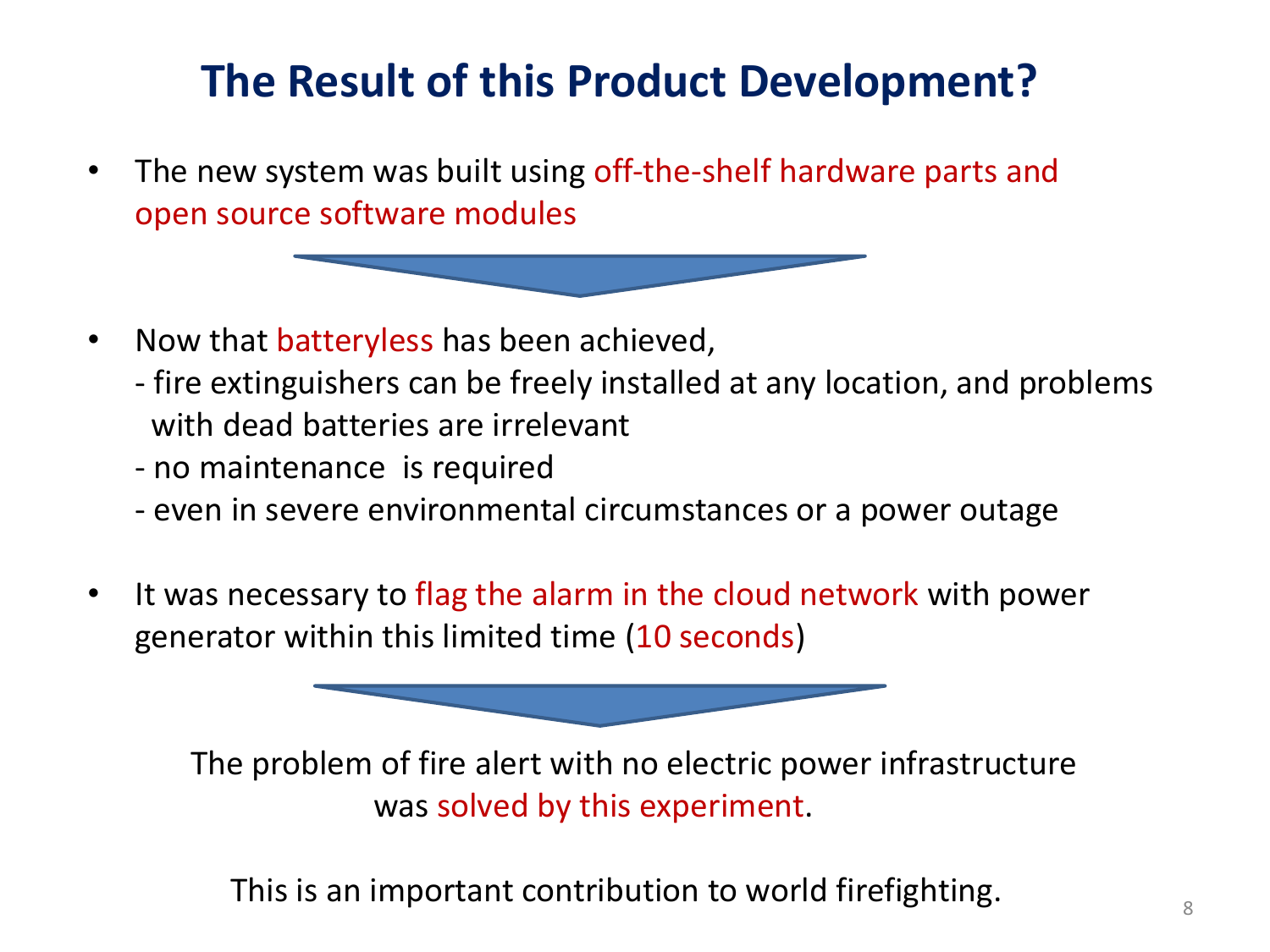## **Closed Innovation VS Open Innovation**

In new product developments, closed innovation strategy which uses only owned technologies has high costs and technical limitations.

 $\rightarrow$  Japanese companies have traditionally followed the closed innovation strategy, although they are trying to change it.

Conversely, open innovation strategy which acquires existing technologies from outside companies and combines them reaches low cost and high speed development capability.

 $\rightarrow$  The concept of "New Combination" by Schumpeter in the early 20th century is a functional theory even today.